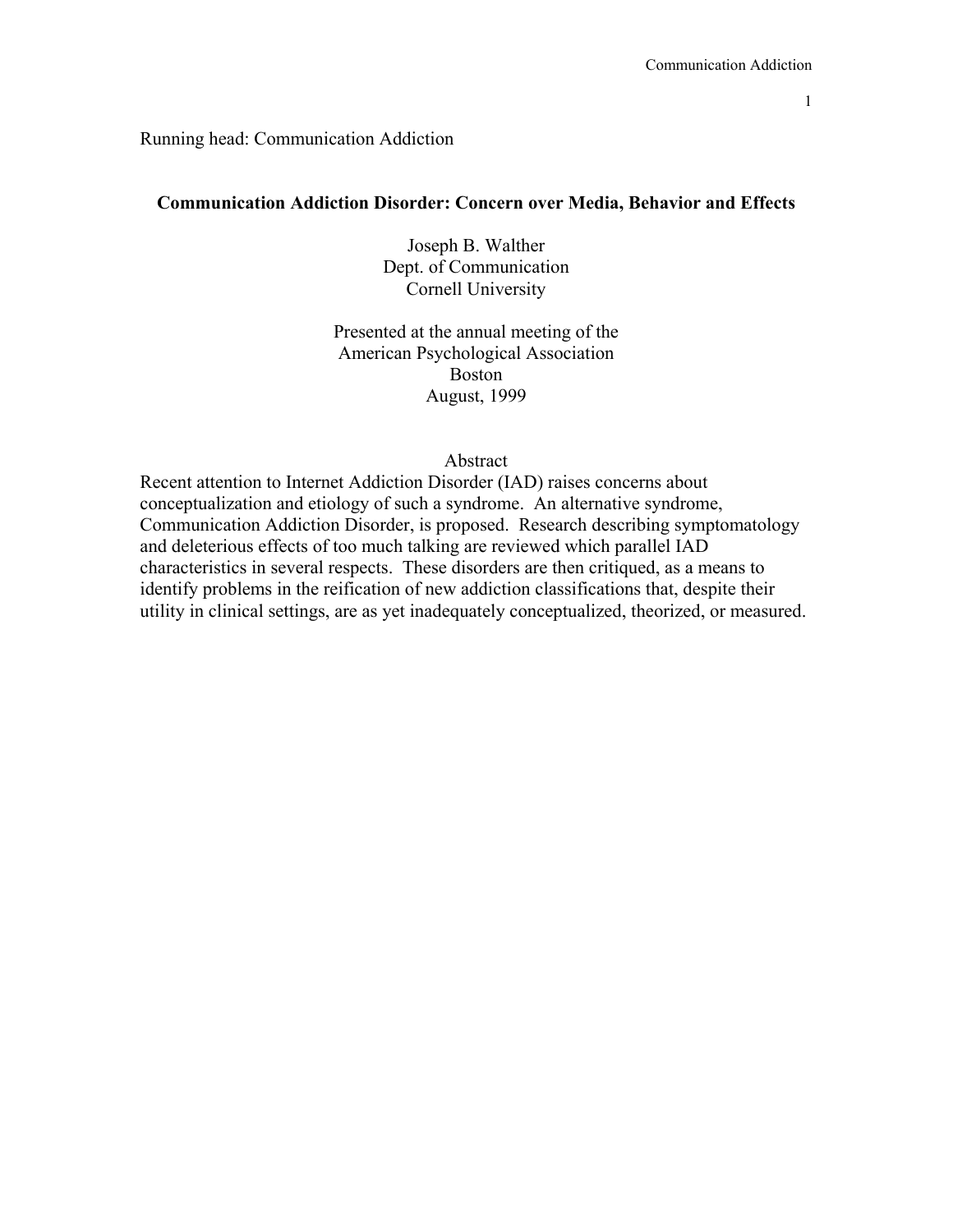# **Communication Addiction Disorder: Concern over Media, Behavior and Effects**

Growing concern over excessive use of the Internet by individuals has led to a spate of labels, measures, conceptualizations, and treatments (see for review Griffiths, 1998). Such approaches have, however, moved much faster than theoretical consideration, measurement validation, and research into competing etiological explanations and comparable behavioral patterns. Before a general acceptance of Internet Addiction is reified, further reflection is warranted and alternative syndromes should be considered.

# **Communication Addiction Disorder**

There is a widespread problem that threatens to interfere with people's everyday normal functioning in personal relations and social activities. Research makes clear that a significant portion of the student population exhibits this disorder, and anecdotal and statistical evidence points to a similar proportion in the general population. As is true with many other addictive-type disorders, it is often noticed first and found to be upsetting by one's interactional partners. Moreover, for the growing numbers of people who are able to find social support, meaningful relationships, and entertainment through various Internet-related activities, this other behavior may at some point interfere with those online activities to an extent that it becomes a source of conflict and guilt. This syndrome, of course, is the incessant and seemingly uncontrollable tendency for some people to talk to one another, either one-on-one or in groups. It is suggested that we examine and classify a new syndrome, Communication Addiction Disorder. In the following, a case is presented outlining the evidence to suggest that such a disorder exists. Second, an overview follows of the negative uses to which talk is put and the deleterious effects that talk—even at moderate levels—may have on its users. Third, a general critique of some problems in diagnosing addictive or dependent behavior in the mediated and unmediated realms is outlined, arguing that five major problems must be addressed when considering addictive communication: a focus on media usage per se rather than the specific communication activities for which it is used; questionably appropriate diagnostics imported from non-comparable etiologies of addiction; the need to improve scaling and measurement strategies; and the presumption of superiority for one kind of communication over another. Finally, recommendations for future research are offered.

# **Communication Addiction**

 While extraversion and sociability are characteristics which, when exhibited appropriately, confer attributions of credibility and may be pro-social, personal experience, history, and literature are replete with anecdotal accounts of people who talk a great deal to negative extents. Terms such as "talk too much," verbose, long-winded, gossipy, dominating, etc., all speak to the notion that auditors devalue others who verbalize beyond normative levels, and that lay interpretations of such behavior result in negative attributions.

 While cultural values clearly are mixed over people's frequency and duration of talking, scientific studies present a much more clear-cut profile of the pervasiveness of talking too much, among various populations.

**Indirect measures.**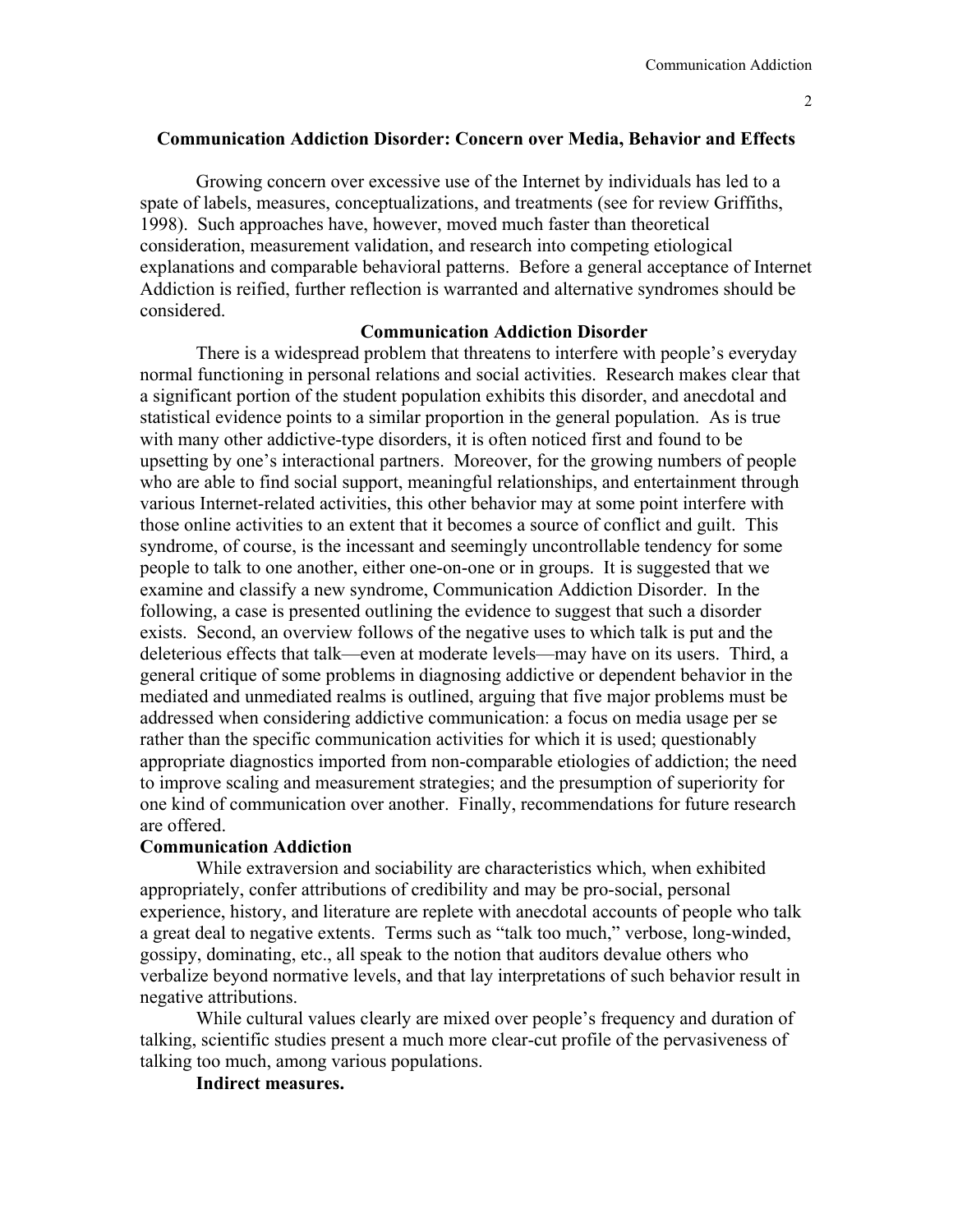Research examining communication reticence (a.k.a. communication apprehension, shyness, etc.) reveal that a good sixteen per cent of randomly sampled college populations may be classified as talk-prone. This finding has been replicated on normal adult populations as well (McCroskey, 1978). While such diagnoses were not part of the original intent of the communication apprehension measure, the inference is as warranted as the communication apprehension diagnosis; the Personal Report of Communication Apprehension originally was scored to separate the most apprehensive (those whose scores fall grater than one standard deviation from the mean) from the least (whose scores fall below one S.D.), and found significant differences between these groups on the self-same scale. By definition, then, 16% of a sample may be considered to be highly communication apprehensive, and 16% its opposite, which we can presume to define abnormally communication-active. Refinements of the scale—short forms, similar to the IAD forms on http://www.netaddiction.com/resources/iaindex.htm—now allow diagnosis using a few key questions and attributing apprehension disorder to certain absolute ranges of scores.

Other assessments and measures more directly assess bi-directional levels of communication attitudes and presumably, verbal behaviors. Research using the originally-neutral Predisposition Toward Verbal Behavior scale (e.g. Mortensen, Arnston, & Lustig, 1977) recently discovered that significantly high scores tended to correspond to peer identification of someone who talks too much (Bostrom & Harrington, 1999), bolstering the approach that at the opposite end of a scale for a chronically low-talker, is a statistically a high-talker, too.

## **Direct Measures.**

 In fairness, the above measures were designed to assess negative or neutral syndromes, and they are attitudinal rather than behavioral in nature. Other research efforts, however, have broken ground on classifying more a potentially more disturbing addiction-like syndrome: compulsive communication. McCroskey and Richmond (1995) developed a "talkaholic" scale. "People scoring highly on the 'Talkaholic Scale' are referred to as 'talkaholics,' the name taken as an analog to the compulsive and excessive behavior of 'alchoholics' and 'workaholics'" (McCroskey & Richmond, 1995, p. 40), a similar analogs that are used to describe Internet Addiction (e.g. Anderson, 1999; King, 1996) such "on-lineaholics" (Young, 1998).

These are not benign diagnoses. Abnormal levels of communication orientation have been found to correlate with student success and failure (in some kinds of courses) and with occupational choice (Porter, 1979). A number of studies "suggest that the level of a person's participation during interaction is strongly implicated as a major cue for interpersonal judgments and evaluations, and hence is directly related to group properties such as status and sociometric structure" (Hayes & Meltzer, 1972, p. 539). According to Bostrom and Harrington (1999), compulsive talkers are passed over for promotion. Furthermore, the more talkaholic one is, McCroskey and Richmond (1995) found, the more neurotic s/he is. Another correlate is that compulsive talkers are significantly lower than normals on "inhibition" (Bostrom  $\&$  Harrington, 1999); this is interesting to note, as King (1996) suggests that the disinhibition of the Internet is one of the factors that makes it so alluring to potential addicts, once again questioning which is the cart and which, the horse.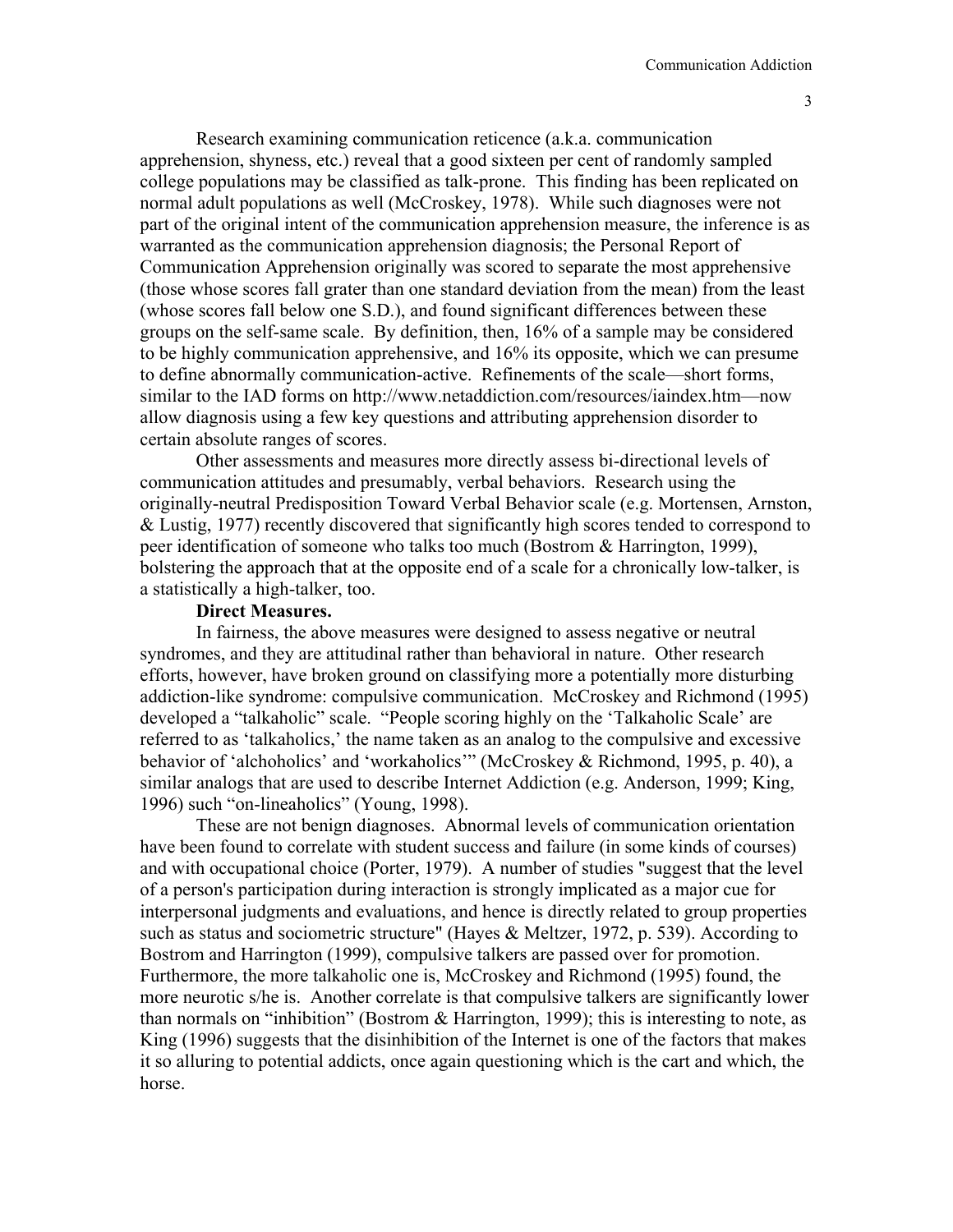Additional aspects of communication compulsion suggest that the psychodymanics of addiction are at work. In McCroskey and Richmond's (1995) interviews with compulsive communicators, they found that talkaholics universally recognized that they talked a lot. Many reported that their talkativeness was disruptive to their studies—they got in trouble in classes. Additionally, talkaholics reported that they had been unable to curtail their talkativeness activities. "When asked if they had ever tried to talk less, most indicated they had but many added comments such as 'Yeah, but I can't do it.' 'I can't stop talking.' 'I am driven to talk.'" (p. 48). Interestingly, talkaholism was positively correlated to self-perceived communication competence. This suggests that victims are not themselves aware of the problematic nature of their syndrome, or are in denial. "None of (the subjects) would acknowledge it was a problem…One noted 'I know some who are just like me, they talk too much most of the time'" (p. 49). And despite their denial, "their talking is perceived by others as a problem," according to Bostrom and Harrington (1999, p. 73), as is the case with other addictions.

It is instructive to use the "operational definition" for addiction summarized by Griffiths (1998), in his chapter on Internet Addiction, as a litmus test for CAD:

- 1. Salience: talk may be a primary and most important activity to a person. A person may be thinking about what s/he will talk about the next time s/he will be talking (see Berger & Jordan, 1992)
- 2. Mood modification: Some people enjoy talking to one another, and receiving acceptance and liking through such talk is an affectively enhancing activity (Bell & Daly, 1984).
- 3. Tolerance: As discussed in the case of the talkaholic, there seems to be a need among some to talk all the time. An upper limit cannot be established, since some people can (a) talk all their waking hours, (b) stay up talking long past their normal sleep intervals, or even (c) even talk in their sleep (personal conversation, Sandra Walther, 1982-1999, passim).
- 4. Withdrawal symptoms: Again, in the case of the talkaholic, some are uncomfortable when they cannot speak.
- 5. Conflict: As noted, the social partners of talkaholics can readily identify this disturbing behavior, and excessive talk conflicts with other desirable activities such as listening or attending to class material.
- 6. Relapse: Since talkaholism is so tolerated in society and there is as yet no treatment for it, no relapse data are available. As talkaholics have tried unsuccessfully to reduce their speech, there is a high potential for this syndrome to be intractable.

Clearly there is cause for the recognition that some people talk too much and that their talk is out of control. It upsets others, and may have deleterious effects on their social lives based on its sheer excess alone; like Internet Addiction, excessive talk may be harmful on the basis that its very activity leads one to ignore other important aspects of healthy social interaction. Yet, like excessive Internet activity, there are specific activities and functions to which talk is often put, which are also potentially harmful. Before we impugn talk on the basis of its sheer excess among compulsive users, we should examine to what ends talk may be put, to see if there is cause for alarm that it is an activity that draws its users into unseemly and socially undesirable behaviors in its own right. We may find instruction again from the socially unacceptable ills of the Internet,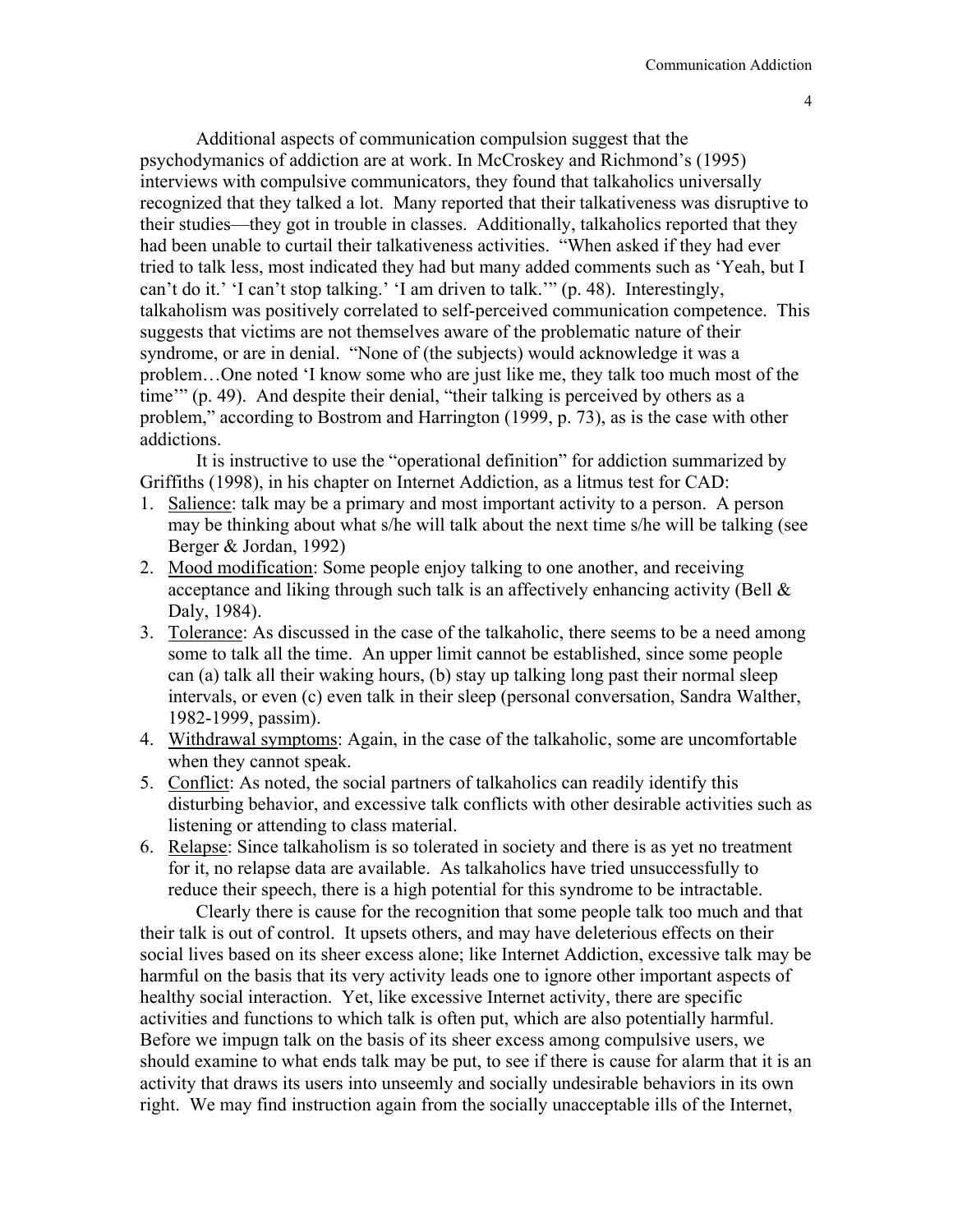which include interacting with strangers, identity manipulations, deception, sexual deception and coercion, and flaming.

# **Harmful Effects of Communication**

# **Interacting with strangers**

Despite educational efforts that target even the very young not to do so, numerous people engage in talk with other persons whom they do not even know (Berger & Calabrese, 1975). In this process they tend to reveal personal information and ask questions, manipulate the environment, and even tap into targets' social networks in order to acquire personal information about one another (Berger, Gardner, Parks, Schulman, & Miller, 1976; Cline & Musolf, 1985).

**Questionable identity presentations,** or, Can you say Milli Vanilli?

Of course, there are cases in which people make up entirely fictitious identities face-to-face. More chronic, however, are the partial and strategic self-presentations by which people conceal aspects of themselves while enacting other, situationally-demanded affectations. Such modern classics as Dale Carnegie's (1936) How to Win Friends and Influence People and Erving Goffman's (1959) The Presentation of Self in Everyday Life suggested what is now widely accepted: impression management through talk and face to face behavior is a common and expected aspect of social interaction. According to Hogan, Jones, and Cheek (1985), success at intimidating or seducing others through communicative actions is linked to personal and species survival. Almost a decade of research in social psychology focused on Snyder's (1974) construct of "self-monitoring," including its subdimension, "acting ability." Clearly most people are not presenting themselves in their most unguarded, unmanipulated, and nonstrategic fashion, when they talk to one another face to face.

## **Deception**

"The income tax has made liars out of more Americans than golf."

(Will Rogers)

It is not golf per se that is a lie, of course, but the discussion of golf and the egoprotection and dominance-seeking function enacted in dissembling one's accomplishments. For centuries people have used speech to dissemble and present that which is not as though it is, prompting Quintillian (circa 100 A.D.) to advise that "A liar should have a good memory." Indeed, as Kenneth Burke notes, rhetoric—speech—is a particularly well-suited medium for the presentation of "the negative," or that which is not.

While a common fear about the Internet is that it makes it easy to lie to people online, apparently people find little difficulty prevaricating without the Internet. In a 1975 study—predating Internet—Turner, Edgley, and Olmstead asked participants to log their conversations, then code them regarding honesty; approximately two-thirds of their conversations were admittedly less-than-honest. According to a review by Burgoon, Buller, and Woodall (1996, p. 430), motivations to deceive "have to do with basic needs, affiliation, cognitive consistency, and entertainment." As long as these basic, healthy needs are addressed through face-to-face communication, we should fear that this medium will be used for deception as it appears to have historically been.

## **Sexual deception and coercion**

"I never had sex with that woman Ms. Lewinski."

(W. J. Clinton, Jan. 17, 1998, in NY Times, Sept. 12, 1998).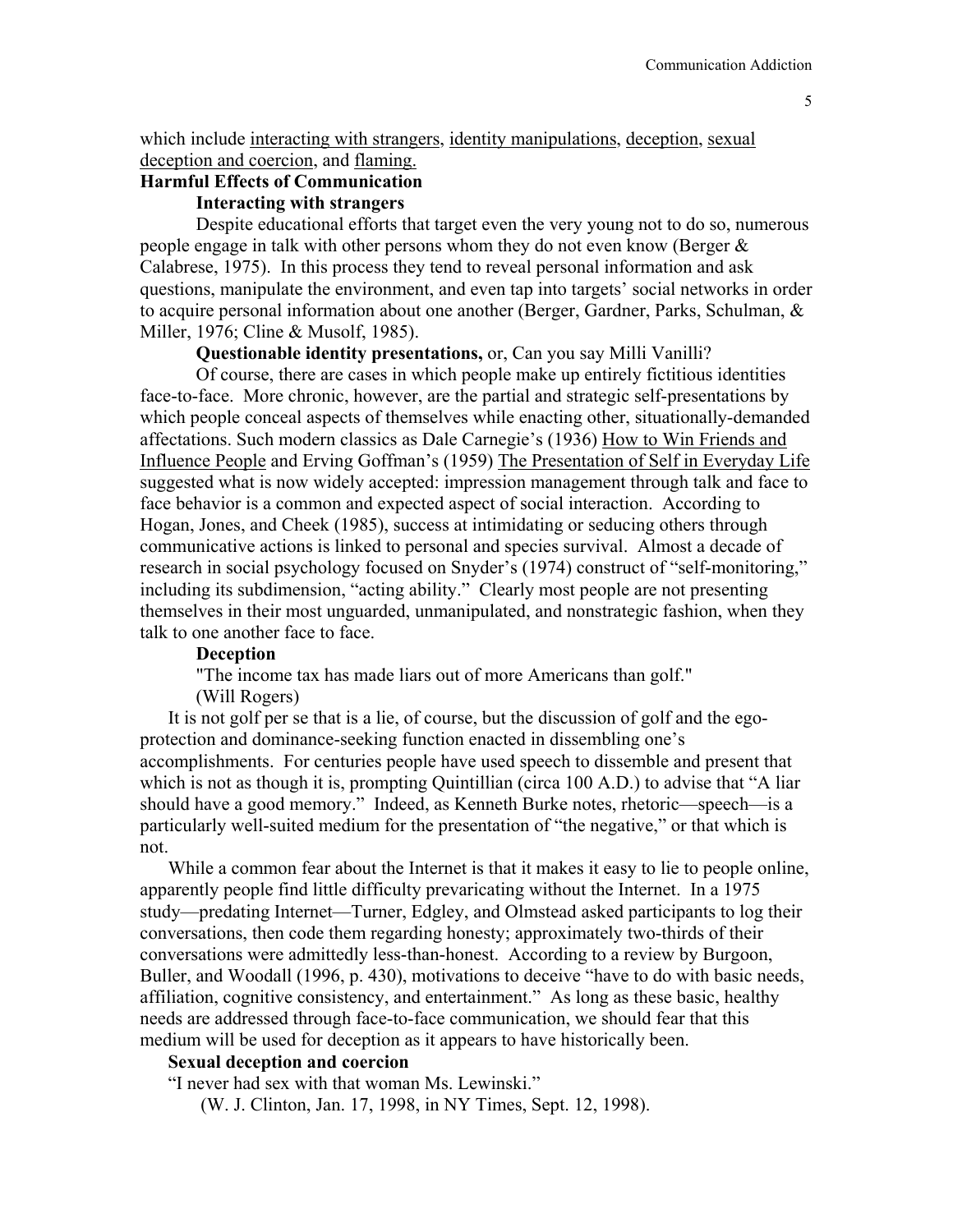It is widely reported that individuals use speech to deceive prospective sexual partners about their intents or their marital status in order to foster sexual activity. Indeed, there are cases in which partners who are in committed relationships nevertheless use talk to deny such a commitment, or to fool and make false promises to sexual conquests using talk. While users of speech are warned that such events are quite common, these events nevertheless seem to take place in many cultures and throughout the ages:

"Sigh no more, ladies, sigh no more,

Men were deceivers ever,--

One foot in sea and one on shore,

To one thing constant never."

(Shakespeare, Much Ado About Nothing)

More recently, scholars are examining the dynamics of sexual coercion (Spitzberg, 1998) and patterns of communication typifying obsessional intrusion and stalking, much of which takes place through telephones but much of which emanates from face-to-face relationships (Cupach & Spitzberg, 1998).

### **Flaming**

 An alarming degree of verbal abuse has been noted in talk. While insulting, name-calling, and swearing, tend to be over-reported activities as relate to computermediated communication (Walther, Anderson, & Park, 1994) there is evidence that its face-to-face analogue, verbal abuse, is rampant in face-to-face interaction. Particularly troubling is its presence in intimate relationships (e.g. Yelsma, 1995). Clearly, verbosity and the purposes to which talk is put are undermining some of the most important social institutions in many individuals' lives.

### **Observations about IAD**

Clearly, there are signs not only that unmediated talk may be addictive, and that the purposes to which it is put may be harmful. The same concerns have been raised about excessive use of the Internet. Perhaps some lessons may be learned from thinking about the absurdity of Communication Addiction Disorder that may be instructive in conceptualizing Internet Addiction Disorder.

First, it is extremely important to consider the nature of the activities undertaken through the communication rather than simply the extent of the communication activity alone. It is important to compare what people are doing on the Internet, not with doing unspecified presumably benign activity offline (the "you should go out and get some fresh air and make friends" argument), but with direct parallel behavior—spending time in bars trying to meet people, "cruising," flirting with strangers, reading "trash novels," masturbating, and consuming pornography, at one end of social acceptability; watching television, gathering information, doing research, making and sustaining friendships, collaborating on group projects, expressing themselves via artistic works, learning computer programming, and exchanging social support—as they also might to online--at the other. It is unclear that people are not using the Internet to do things that they would not otherwise do. While Young (1999) notes that the Internet facilitates some aspects of these behaviors, particularly sexual ones, in a less detectable, less stigmatizing, and more convenient way than non-digital analogues provide, she also notes that people prone to cybersexual addiction experience offline sexual addiction. There is no evidence that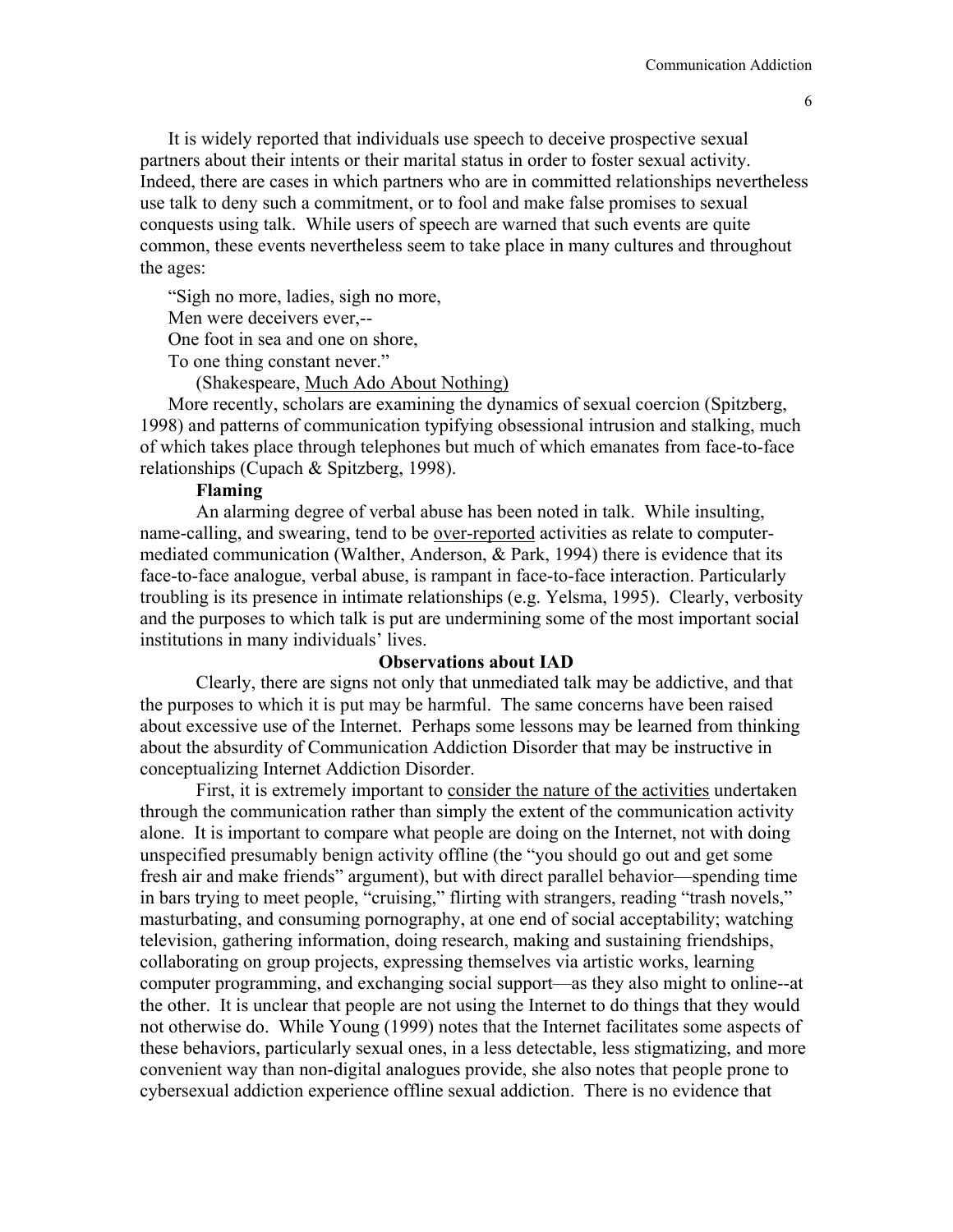these behaviors are novel in the networked environment and that equal amounts of time would not be "wasted" in parallel, non-networked specific activities. It is not clear that the doing of communication is what is really sought, enjoyed, or abused either by talkaholics or Internet addicts, rather than the nature of the activity—functional or dysfunctional—that it facilitates.

Second, it is probably false and misleading to define a behavior as addiction based on symptomatology from non-comparable behaviors. What (mediated) communication addiction shares with substance addiction has been derived through definitional appropriation, not by the inherent properties of the activity itself. Indeed, much of the evidence that the Internet is addictive has come from a wholesale importation of dependency and withdrawal criteria from narcotic addiction diagnosis strategies; according to Griffiths (1998, p. 62) in reference to Internet addiction, "The way of determining whether nonchemical (i.e. behavioral) addictions are addictive in a nonmetaphorical sense is to compare them against clinical criteria for other established drug-ingested addictions."

Such an approach does not offer an intuitive or a formal theoretical explanation of the addiction mechanism. Only most recently have researchers speculated on the properties of the Internet that may facilitate its strong attraction. For example, the ACE model—Anonymity, Convenience, and Escape (Young, 1999)—is an informal beginning to a quasitheoretical explanation of the gratification of cybersex, yet such an explanation has yet to receive the kind of confirmation that testing would offer (such as attempted regarding online social support; see Walther & Boyd, 2002). Nor does it explain why these dimensions would not appeal to everyone to whom these facilitating conditions pertain. In contrast, the question of whether "addicts are using the Internet" (King, 1996) suggests an interaction explanation between Internet properties and personality factors, and begins to approach a more comprehensive explanation, that also remains to be verified.

Communication is not a substance, however, and defining a communication or social activity as addiction, because an aspect of its statistically non-normative use may resemble the trappings of narcotic dependency in some respects, is not necessarily warranted. Doing so could lead to fallacious interpretations of any number of highly functional yet frequent activities, even such as talking a lot. Users seek the direct effects of drug use, and the attractions to gambling are quite clear. Communicating in various different ways and looking at information cannot be shown to have the same etiological or psychological properties. Moreover, while some people may exhibit signs of addiction in relation to their Internet use, if the Internet is addictive like drugs it must be addictive to anybody who uses it frequently, which no one contends it is.

Third, scaling and measurement procedures to detect Internet Addiction in the general population are weaker than even those measuring attitudes toward verbal behavior. Among those reviewed by Griffiths (1998), most scalings of Internet Addiction have been tested on self-selected samples, in most cases responding to recruitment for Internet-addicted profiles. It is dangerous to devise a scale to measure a syndrome that may occur in a general population on the basis of extreme scores, from a self-selected sample. One would expect test/retest reliability to be extremely important when examining subjects whose scores were extreme and could regress toward the mean, especially in light of Roberts, Smith, and Pollack's (1996) research showing that on-line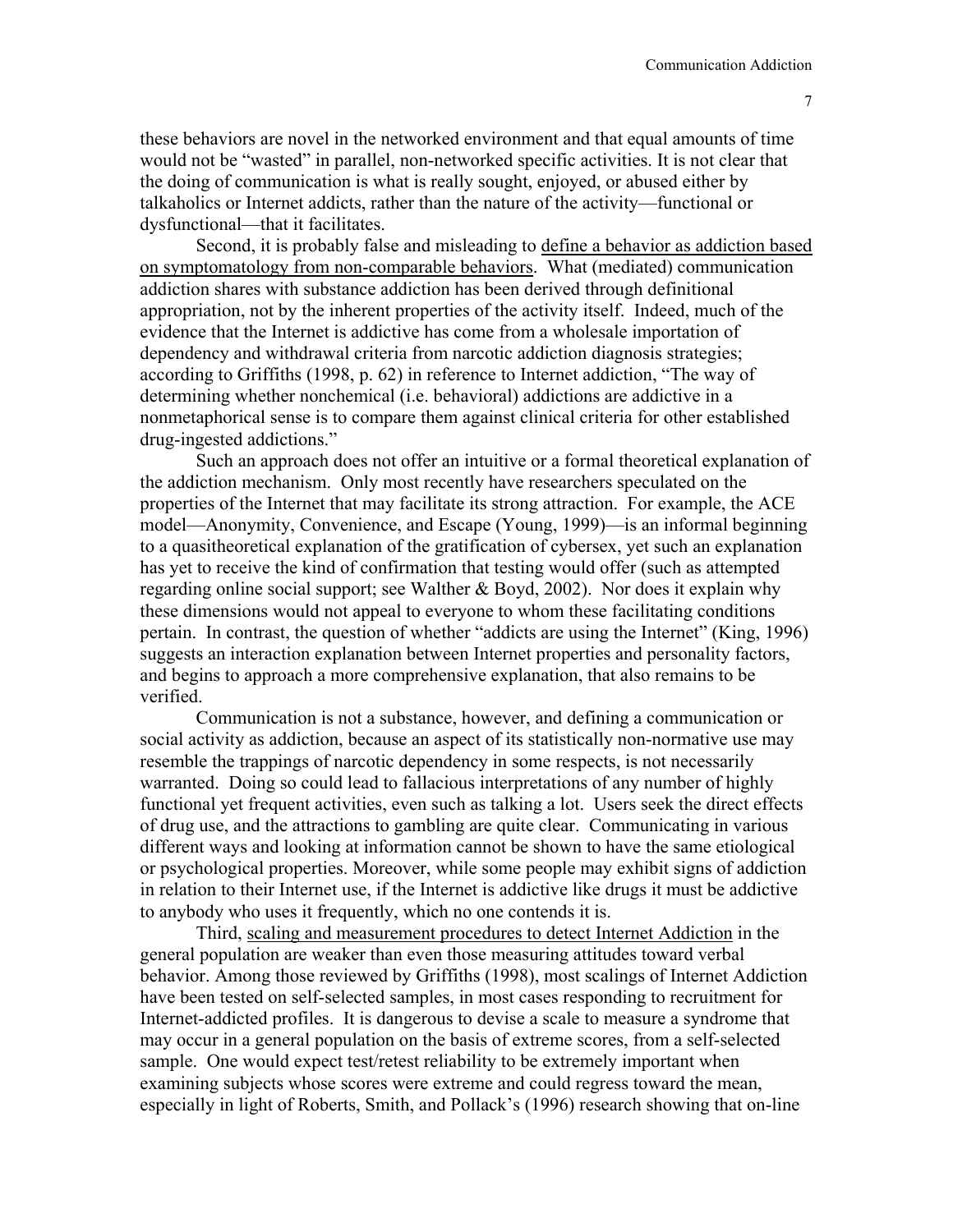chat activity is phasic, with an obsessive levels (enchantment) followed by a sharp decline (disillusionment) and then by a more normal level (homeostasis). Overall, reports of scale reliability are scarce, as are examinations of items for discriminate and predictive validity. The measures may be measuring themselves, their only correspondence in some cases being to time spent online which is not, in and of itself, an indicator of dysfunctional rather than functional activity.

Fourth, it is not clear that face-to-face behavior and unmediated relationships are by definition healthier or more natural than mediated relationships, yet the emerging literature suggests that online activity conflicts with "real life" activities which makes heavy Internet usage problematic**.** Even in Cooper, Scherer, Boies, and Gordon's (1999) rigorous study on sexual behavior via the Internet, they acknowledged that there are at least two conceptualizations of engaging in cybersex or browsing pornography online: healthy "sexual exploration or pathological expression." Yet these researchers, like others who are concerned with "cybersexual addiction" (e.g. Young, 1999), have not apparently examined directly the extent to which such activity replaces time and effort spent in other conventionally un-sanctioned sexual activities such as prostitution, masturbation, or pornography consumption, nor whether such users are any better or worse off using the Internet than using non-electronic means. After all, at least "cybersex is safe sex," reminds Benedikt (1995). Shrewd students of mine have speculated that the WELL, made famous by Rheingold (1993) as the Bay Area bulletin board that became popular in the 1980s, was indeed a safer forum for community maintenance than San Francisco bathhouses had become during that point in time.

Fifth, the Internet is not a bad place to spend time. While it is no utopia, there are real people, sharing real feelings (Rheingold, 1993). Even the most infamous of Internet activities, on closer examination, may be rather innocuous. In Roberts and Parks' (1998) study of gender-switching on the Internet, they found that most people who had presented a gender alternative to their own did so in the context of a role-playing game (it would be difficult to play the role of Captain Kirk without presenting male), rather than for sexual escapades. Furthermore, they found that most people found gender switching difficult and uncomfortable. In other research Parks and colleagues (Parks & Floyd, 1996; Parks & Roberts, 1998) have presented data suggesting that the newsgroups and MOOs serve as public spaces like so many offline, for people to meet and form friendships, nothing more or less. These friendships are no less valuable on many dimensions than face-to-face ones, and a significant number of them friendships move from virtual to physical acquaintance, as well. In a widely-noted recent study linking Internet use to depression, Kraut et al. (1998) speculated that the creation of virtual friendships and social support networks online substituted "weak link" surrogates for "strong link," face-to-face connections; yet their research does not support their argument. Not only did they fail to assess the strength of friendship relations along the lines of Parks and colleagues, but no deleterious effects were found in direct tests of the level of social support achieved by Internet users.

Alternately, the Internet, and the specific activities and relations it may foster, may offer exceedingly beneficial substitutes for some people in some circumstances. For the persons with "low self-esteem, a severely distorted body image, untreated sexual dysfunction" who may not be able to manage a physical relationship and is attracted to cybersex (Young, 1999), for the only hemophiliac in a small rural town in Ohio whose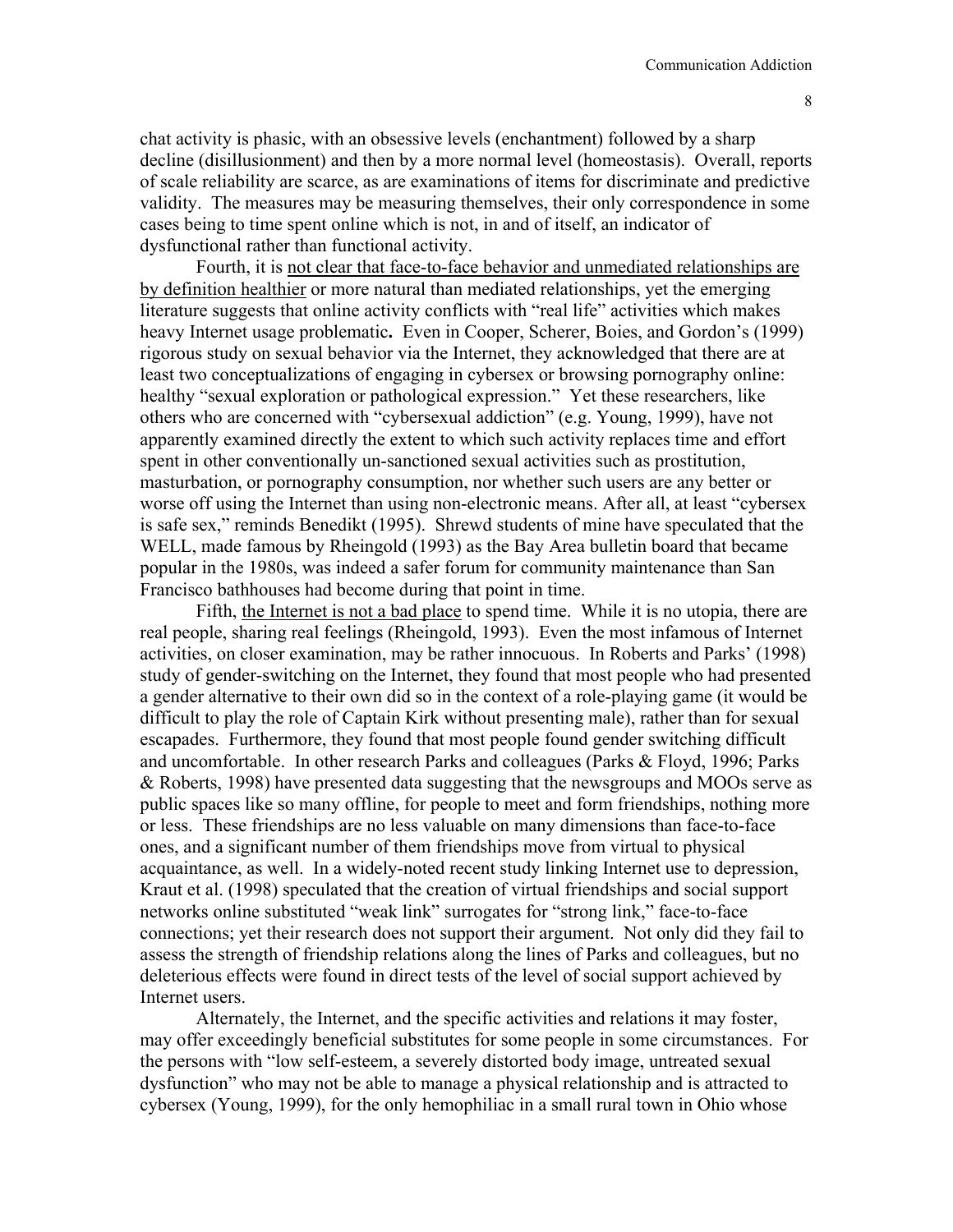friends offer bad advice or patronize yet who can find others with similar concerns online (Scheerhorn, Warisse, & McNeilis, 1995), for the lonely, who are apt to exhibit dysfunctional face-to-face communication confirming their self-fulfilling prophecy of loneliness (Bell & Daly, 1985; Prisbell, 1989; Spitzberg & Canary, 1985), for the highly physically attractive junior executive whose male co-workers look at her in the chest instead of in the eye, and for the college student who would rather discuss postmodernism than drink a lot with his dormitory mates, the face-to-face realm may offer little reward at best and psychic trauma at worst. For many, and the possibility of excessively rewarding social relations through online interaction should not be challenged. None of this is to say that those who self-identify as having problems in conjunction with their Internet use should be dismissed, either, and clinical intervention in these cases should not be withheld. But it may not be unwise to suggest that in some cases attention should be focused on the sources of maladjustment that led them to the Net, rather than on the Net itself.

# **Recommendations**

More focused research in several areas is needed. First, more needs to be learned about the actual etiology of the mediated communication syndrome to the extent that it may truly exist, or whether its characteristics interact with other predispositions. Without such knowledge it would be prudent to assume that what appears to be Internet compulsion is masking other problems. Doing so will require conceptualizations beyond the appropriation of partial symptomatologies from unrelated addictions.

Second, the use of the Internet should be reconsidered and broken down into the USES of the Internet, setting the stage to learn what specific channels and what specific activities are being addressed by users. From such a perspective we will better be able to address whether these uses are achieving functional, neutral, or dysfunctional effects.

Third, careful research should explore the substitutability of apparently compulsive online behavior as it might actually displace analogous behavior off-line. It would be highly instructive to know what one does when one's computer breaks or one's therapist helps a client to go off-line. Is there is a concomitant resurgence in barhopping, pornography buying, face-to-face gossiping, etc.?

Fourth, research should explore the possibility for whom and under what circumstances online interaction, even at extreme levels, provides a healthy respite from such chronic issues as filial pressures or loneliness, without which a person would be even worse off than they would with their recognized usage of Internet facilities. Clinical and statistical evaluations should be conducted to see whether, once a client no longer answers "yes" to Internet Addiction diagnostic items, they actually feel better on other indicators of adjustment, or if they feel worse.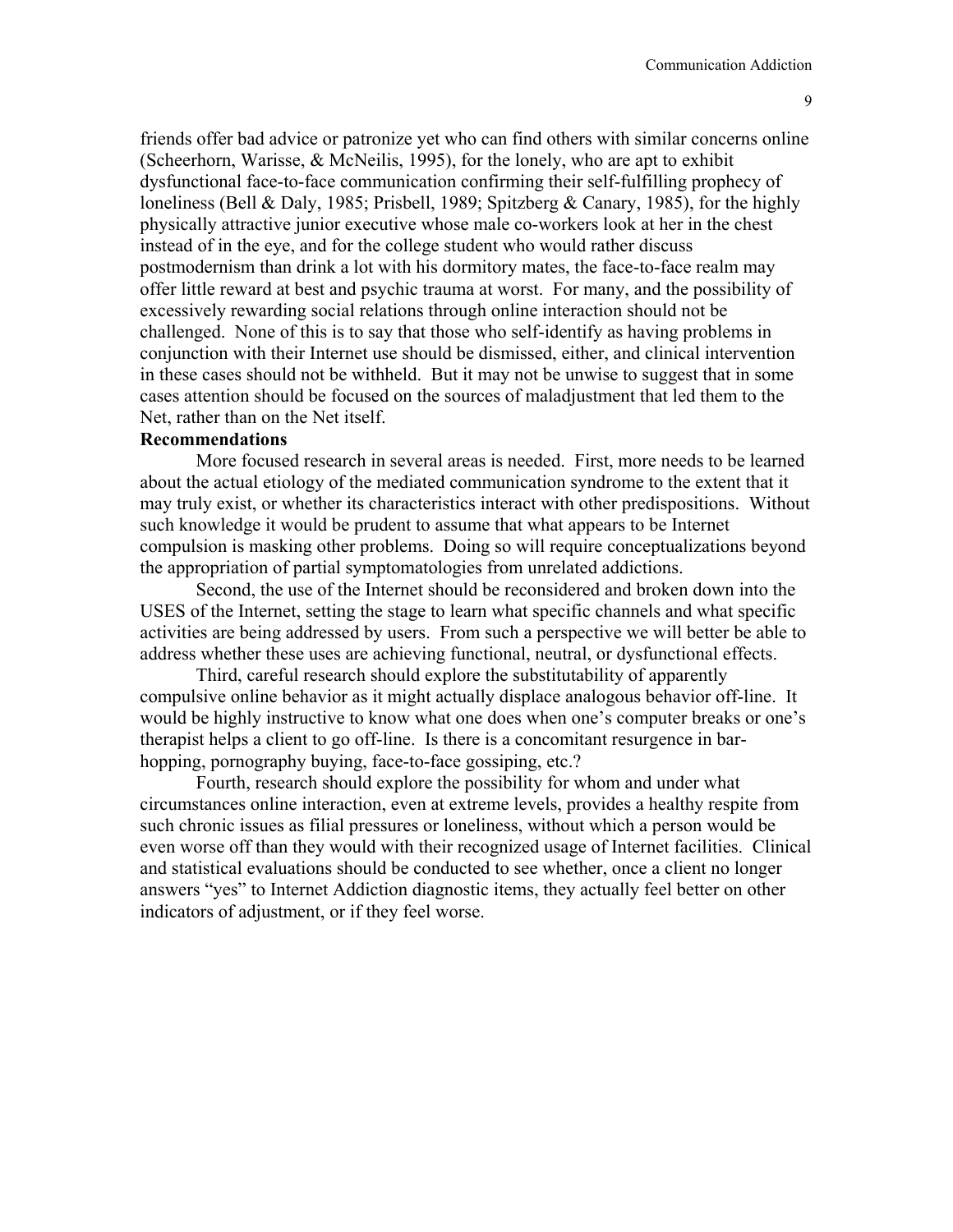#### References

 Anderson, K. J. (1999, August). Internet use among college students: Should we be concerned. Paper presented at the annual meeting of the American Psychological Association, Boston.

Bell, R. A., & Daly, J. A. (1984). The affinity-seeking function of communication. Communication Monographs, 51, 91-115.

Bell, R. A., & Daly, J. A. (1985). Some communicator correlates of loneliness. Southern Speech Communication Journal, 50, 121-142.

 Benedikt, C. (1995, June). Tinysex is safe sex. Infobahn Magazine: The Magazine of Internet Culture. Retrieved January 5, 1997 from the WWW: http://www.cwrl.utexas.edu/~claire/texts/thoughts.html

 Berger C. R., & Calabrese, R. J. (1975). Some explorations in initial interaction and beyond: Toward a developmental theory of interpersonal communication. Human Communication Research, 2, 99-112.

 Berger, C. R., Gardner, R. R., Parks, M. R., Schulman, L., & Miller, G. R. (1976). Interpersonal epistemology and interpersonal communication. In G. R. Miller (Ed.), Explorations in interpersonal communication (pp. 149-171). Beverly Hills, CA: Sage.

Berger, C. R., & Jordan, J. M. (1992). Planning sources, planning difficulty, and verbal fluency. Communication Monographs. 59, 130-149.

Bostrom, R. N., & Harrington, N. G. (1999). An exploratory investigation of characteristics of compulsive talkers. Communication Education, 48, 73-80.

Burgoon, J. K., Buller, D. B., & Woodall, W. G. (1996). Nonverbal communication: The unspoken dialogue  $(2<sup>nd</sup>$  ed.). New York: McGraw Hill.

Carnegie, D. (1936). How to win friends and influence people. New York: Simon and Schuster.

 Cline, R. J., & Musolf, K. E. (1985). Disclosure as social exchange: Anticipated length of relationship, sex roles, and disclosure intimacy. Western Journal of Speech Communication, 49, 43-56.

 Cooper, A., Scherer, C. R., Boies, S. C., & Gordon, B. L. (1999). Sexuality on the Internet: From sexual exploration to pathological expression. Professional Psychology: Research and Practice, 30 (2); retrieved April 1, 1999 from the WWW: http://www.apa.org/journals/pro/pro302154.html

Cupach, W. R., & Spitzberg, B. H. (1998). Obsessional relational intrusion and stalking. In B. H. Spitzberg & W. R. Cupach (Eds.), The dark side of close relationships. Mahwah, NJ: Erlbaum.

Griffiths, M. (1998). Internet addiction: Does it really exist? In J. Gackenbach (Ed.), Psychology and the Internet: Intrapersonal, interpersonal, and transpersonal implications (pp. 61- 75). San Diego: Academic Press.

Goffman, E. (1959). The presentation of self in everyday life. Garden City, NY: Doubleday.

Hayes, D. P., & Meltzer, L. (1972). Interpersonal judgments based on talkativeness: I Fact or artifact? Sociometry, 35, 538-561.

Hogan, R., Jones, W., & Cheek, J. (1985). Socioanalytic theory: An alternative to armadillo psychology. In B. M. Schlenker (Ed.), The self and social life (pp. 175-198). New York: McGraw-Hill.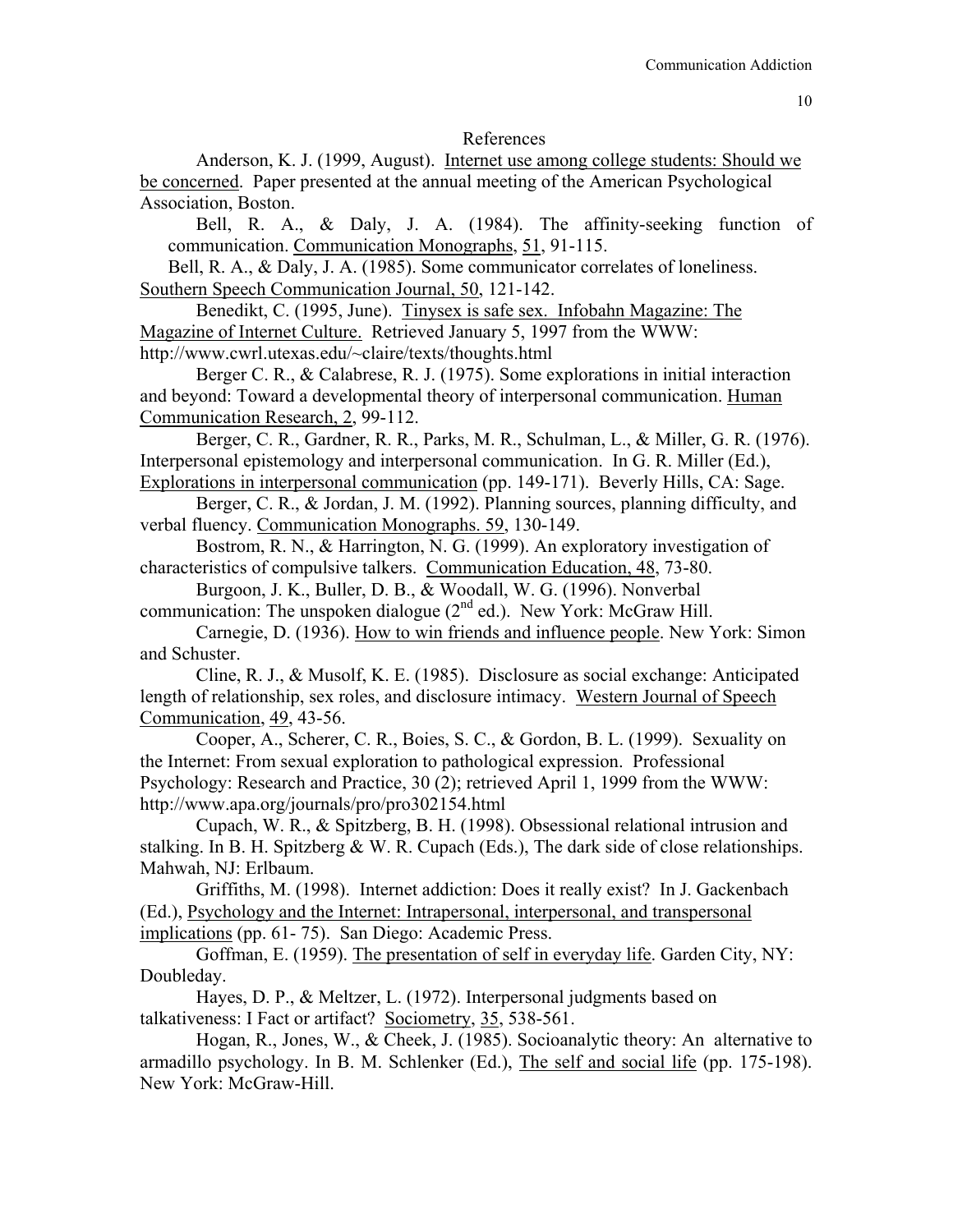King, S. A. (1996). Is the Internet addictive, or are addicts using the Internet? Retrieved August 18, 1999 from the WWW: http:www.concentric.net/~Astorm/iad.html

Kraut, R., Lundmark, V., Patterson, M., Kiesler, S., Mukopadhyay, T., & Scherlis, W. (1998). Internet paradox: A social technology that reduces social

involvement and psychological well-being? American Psychologist, 53, 1017-1031. McCroskey, J. C. (1970). Measures of communication-bound anxiety. Speech Monographs, 37, 269-277.

 McCroskey, J. C. (1977). Oral communication apprehension: A summary of recent theory and research. Human Communication Research, 4, 78-95.

McCroskey, J. C. (1978) Validity of the PRCA as an index of oral communication apprehension. Communication Monographs, 43, 192-208.

McCroskey, J. C., & Richmond, V. P. (1995). Correlates of compulsive communication: Quantitative and qualitative characteristics. Communication Quarterly, 43, 39-52.

Mortenson, C. D., Arnston, P. H., & Lustig, M. W. (1977). Measurement of verbal predispositions: Scale development and application. Human Communication Research, 3, 146-158.

Parks, M. R., & Floyd, K. (1996). Making friends in cyberspace. Journal of Communication, 46, 80-97.

Parks, M. R., & Roberts, L. D. (1998). 'Making MOOsic'" The development of personal relationships on line and a comparison to their off-line counterparts. Journal of Social and Personal Relationships, 15, 517-537.

Porter, D. T. (1979). Communication apprehension: Communication's latest artifact? In D. Nimmo (Ed.), Communication yearbook 3 (pp. 241-259). New Brunswick, NJ: Transaction Books.

Prisbell, M. (1988). Dating competence as related to levels of loneliness. Communication Reports, 1, 54-59.

Rheingold, H. (1993). The virtual community: Homesteading on the electronic frontier. Reading, MA: Addison-Wesley.

Roberts, L. D., & Parks, M. R. (1998, April). The social geography of genderswitching in virtual environments on the Internet. Paper presented at the Brandeis Conference on Life in Cyberspace, Boston.

Roberts, L. D., Smith, L. M., & Pollack, C. (1996, September). A model of social interaction via computer-mediated communication in real-time text-based virtual environments. Paper presented at the annual meeting of the Australian Psychological Society, Sydney, Australia.

Scheerhorn, D., Warisse, J., & McNeilis, K. (1995). Computer-based telecommunication among an illness-related community. Health Communication, 7, 301- 325.

Snyder, M. R. (1974). Self-monitoring of expressive behavior. Journal of Personality and Social Psychology, 30, 526-573.

Spitzberg, B. H. (1998). Sexual coercion in courtship relations. In B. H. Spitzberg & W. R. Cupach (Eds.), The dark side of close relationships. Mahwah, NJ: Erlbaum.

Spitzberg, B. H., & Canary, D. J. (1985). Loneliness and relationally competent communication. Journal of Social and Personal Relationships, 2, 387-402.